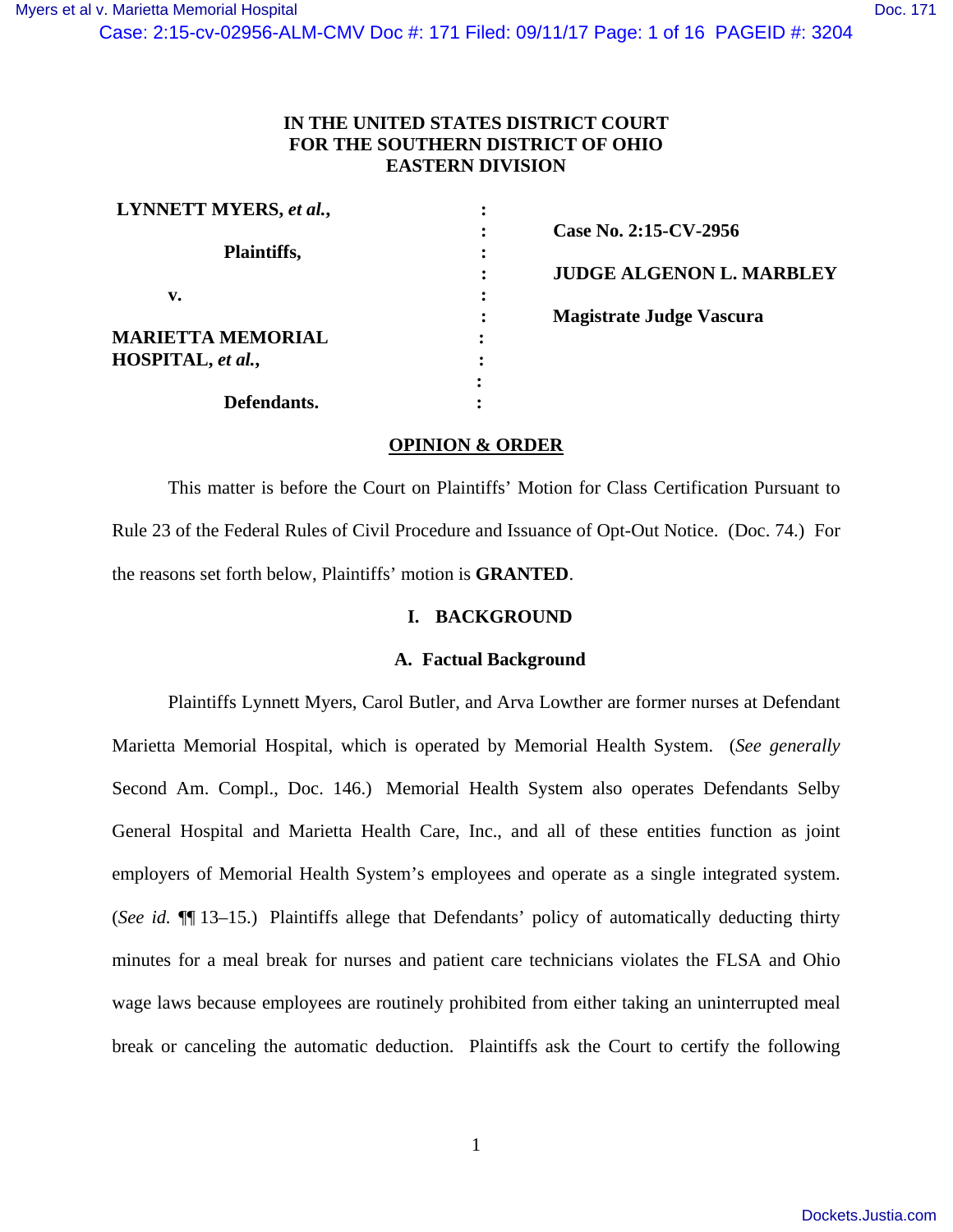class, which is a "discrete subclass of the Collective Class" that this Court conditionally certified as a collective action:

All of Defendant[s'] current and former Nurses and Patient Care Technicians who were hourly employees and subject to Defendant[s'] automatic meal deduction policy during the three years before this Complaint was filed up to the present.

(Doc. 74 at 2.)

# 1. The Evidence Supporting Plaintiffs' Motion

 As stated above, named Plaintiffs Lynnett Myers, Carol Butler, and Arva Lowther worked as nurses in multiple departments for Defendants at various time periods between 2004 and 2015. (*See* Doc. 74-1 ¶¶ 1–5; Doc. 74-2 ¶¶ 1–5; Doc. 74-3 ¶¶ 1–5.) They were hourly employees who often worked more than 40 hours per week. (*See* Doc. 74-1 ¶ 5; Doc. 74-2 ¶ 5; Doc. 74-3 \[ 5.) All three women submitted affidavits stating that patient care employees did not clock in and out for meal breaks, and that the hospital had a policy of regularly deducting 30 minutes from each shift for a meal period, regardless of whether the employees actually received meal breaks. (*See* Doc. 74-1 ¶¶ 6–7; Doc. 74-2 ¶¶ 6–7; Doc. 74-3 ¶¶ 6–7.) They also stated that they could not recall a single day in the past three years during which they were able to take a 30-minute meal break free from their job duties, and that they were aware of other employees who had the same experience. (*See* Doc. 74-1 ¶¶ 6–9; Doc. 74-2 ¶¶ 6–9; Doc. 74-3 ¶¶ 6–9.) Finally, Plaintiffs attested that they were reprimanded when they attempted to cancel the automatic lunch deductions, $<sup>1</sup>$  were discouraged from leaving the floor during scheduled meal</sup> breaks, and that managers were aware that nurses were required to work or were interrupted during their meal breaks, but did not ensure that nurses were completely relieved of work duties during their uncompensated meal breaks. (*See* Doc. 74-1 ¶¶ 1–5; Doc. 74-2 ¶¶ 1–5; Doc. 74-  $3 \text{ }\P{}1-5.$ 

<sup>&</sup>lt;sup>1</sup> Plaintiffs refer to cancelling the automatic lunch deduction as "clocking out no lunch."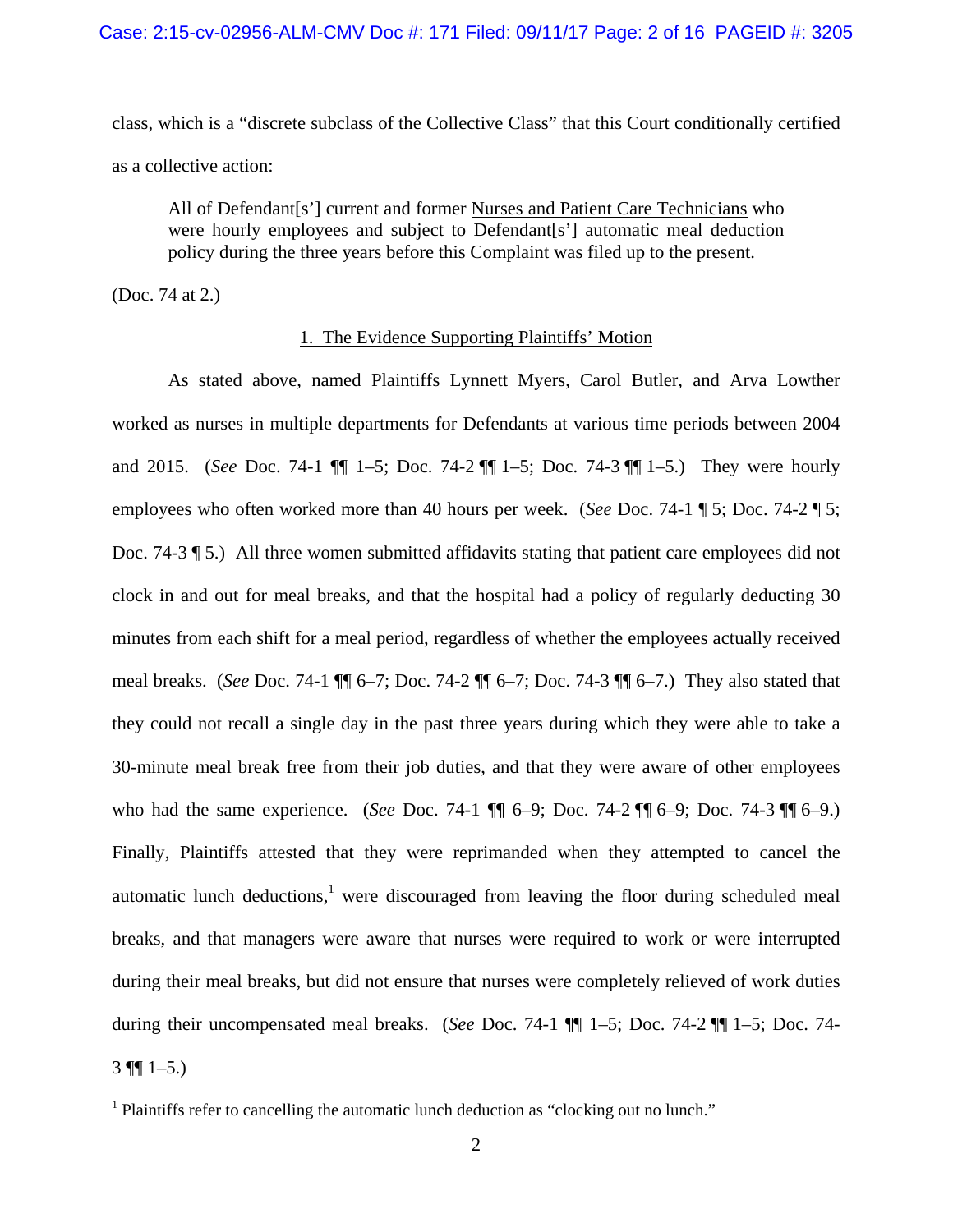#### Case: 2:15-cv-02956-ALM-CMV Doc #: 171 Filed: 09/11/17 Page: 3 of 16 PAGEID #: 3206

 Named Plaintiff Arva Lowther confirmed this information in her deposition testimony. (*See* Doc. 75-1.) Lowther also testified that she spoke with several managers about not having time to take a lunch, yet not getting paid for working through lunch, and also testified that one of her managers, Mandy Riess, told her and other employees not to clock out no lunch. Lowther also testified that she received inadequate training on how to clock out no lunch using the timekeeping system. Finally, Lowther testified that management altered payroll; thus, she was unable to confirm that she was paid for working through lunch even when she did cancel the meal deduction.

 Named Plaintiff Carol Butler's deposition testimony closely mirrors Lowther's. (*See*  Doc. 75-2.) Butler also testified that she complained to managers at monthly meetings about not being able to take a lunch, and recalled that on two occasions, she was reprimanded by Reiss after clocking out no lunch.

 Finally, opt-in plaintiffs Kim Weckbacker, Melinda Johnson, Joshua Booth, and Mary Clegg submitted affidavits in support of Plaintiffs' motion. (Docs. 74-4; 74-5; 74-6; 74-7.) And opt-in plaintiff Billie Long submitted a letter detailing her employment for Defendants. (Doc. 74-9.) All of these opt-in plaintiffs confirmed that they worked through their lunches and were not paid. Additionally, all of the opt-in plaintiffs affirmed that they have spoken with fellow employees who are afraid to join the lawsuit, for fear that their employment will be terminated.

#### 2. Defendants' Policies

 Plaintiffs allege that all of Defendants' written policies governing the use of the autodeduct timekeeping system "render the entire auto deduct policy facially illegal." (Doc. 74 at 13.) More specifically, Plaintiffs claim that Defendants' auto-deduct policy violates the Ohio Prompt Pay Act, Ohio's minimum wage and hour statute (which expressly incorporates the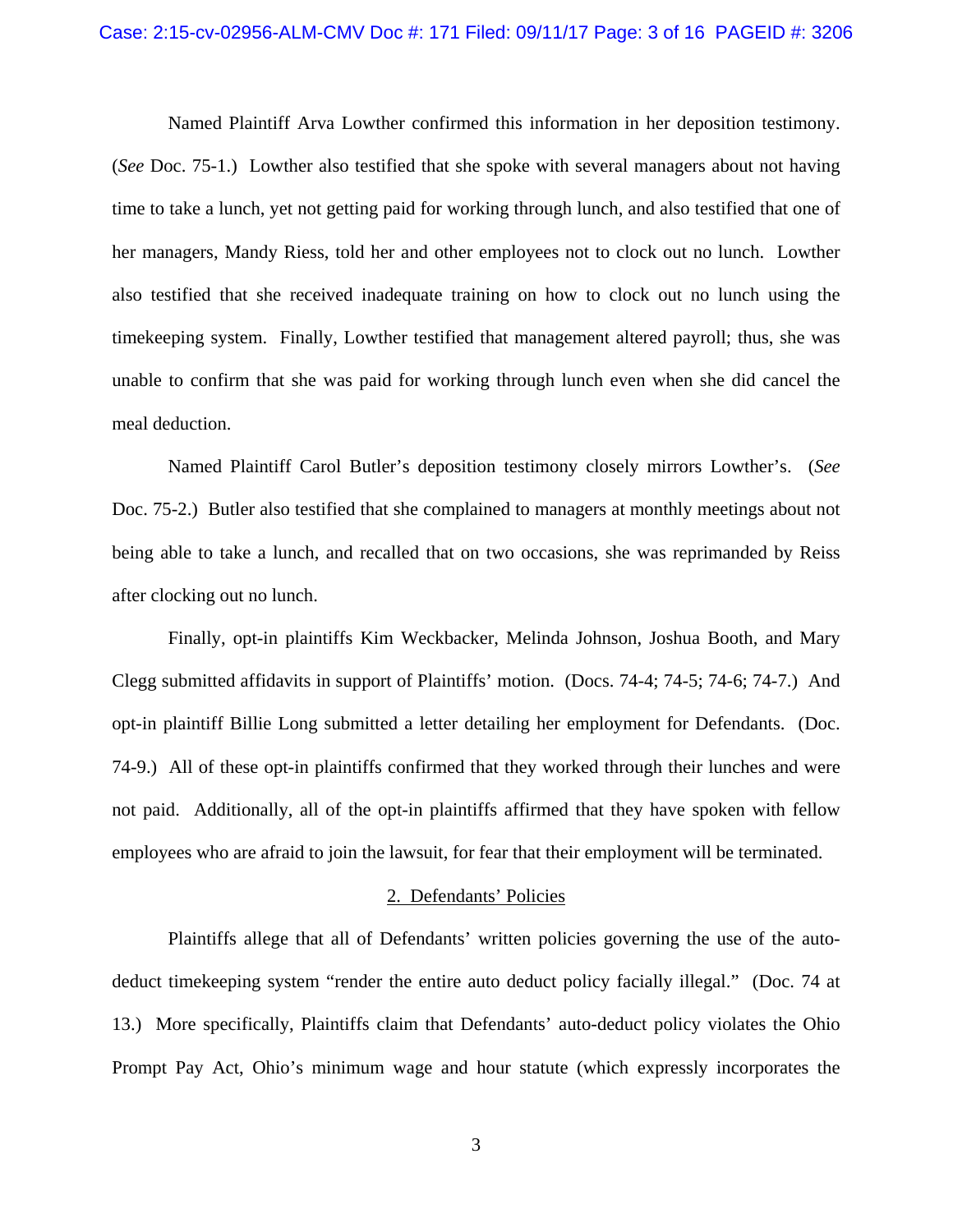standards and principles of the FLSA), and the FLSA. (*See id.* at 3–5.) Even though certain of these policies *appear* legal (e.g., the policy forbidding employees from working off the clock), Plaintiffs argue that the evidence they submitted confirms that they are not followed in practice. The written policies are as follows:

- 5.1 Scheduling of Lunch periods is the responsibility of the manager. A normal lunch period is 30 minutes.
	- . . .

5.4 Employees are not permitted to work their lunch period without permission of their Department Manager or Supervisor

5.4.1 Employees who are unable to take an uninterrupted lunch break due to work load will be instructed to **cancel** their lunch deduction by their supervisor or may be released from work 30 minutes early. (Doc. 74, Ex. J.)

According to Plaintiffs, this particular policy is facially illegal because it "places the onus

on the employee to maintain records[,] not the employer." (Doc. 74 at 13.) In addition, it

"affirmatively provides supervisors an option not to pay employees for hours worked during an

unpaid lunch"; it gives Defendants the ability to shorten the employees' workday rather than pay

employees for all hours worked. (*See id.* at 14.)

- 1.1 It is the policy of Memorial Health System that the Department Manager maintain the payroll process for their departments. Each Manager is responsible for approving the final bi-weekly payroll and assuring the payroll is reported according to the following guidelines.
	- . . .

2.1 Employees enter all time through the Time and Attendance System. They should not enter benefit hours in excess of what appeared on their last paystub. . . . .

2.2 Managers are to have all corrections/additions made to their payroll and approved by noon, Monday of Pay week. (Ex. K.)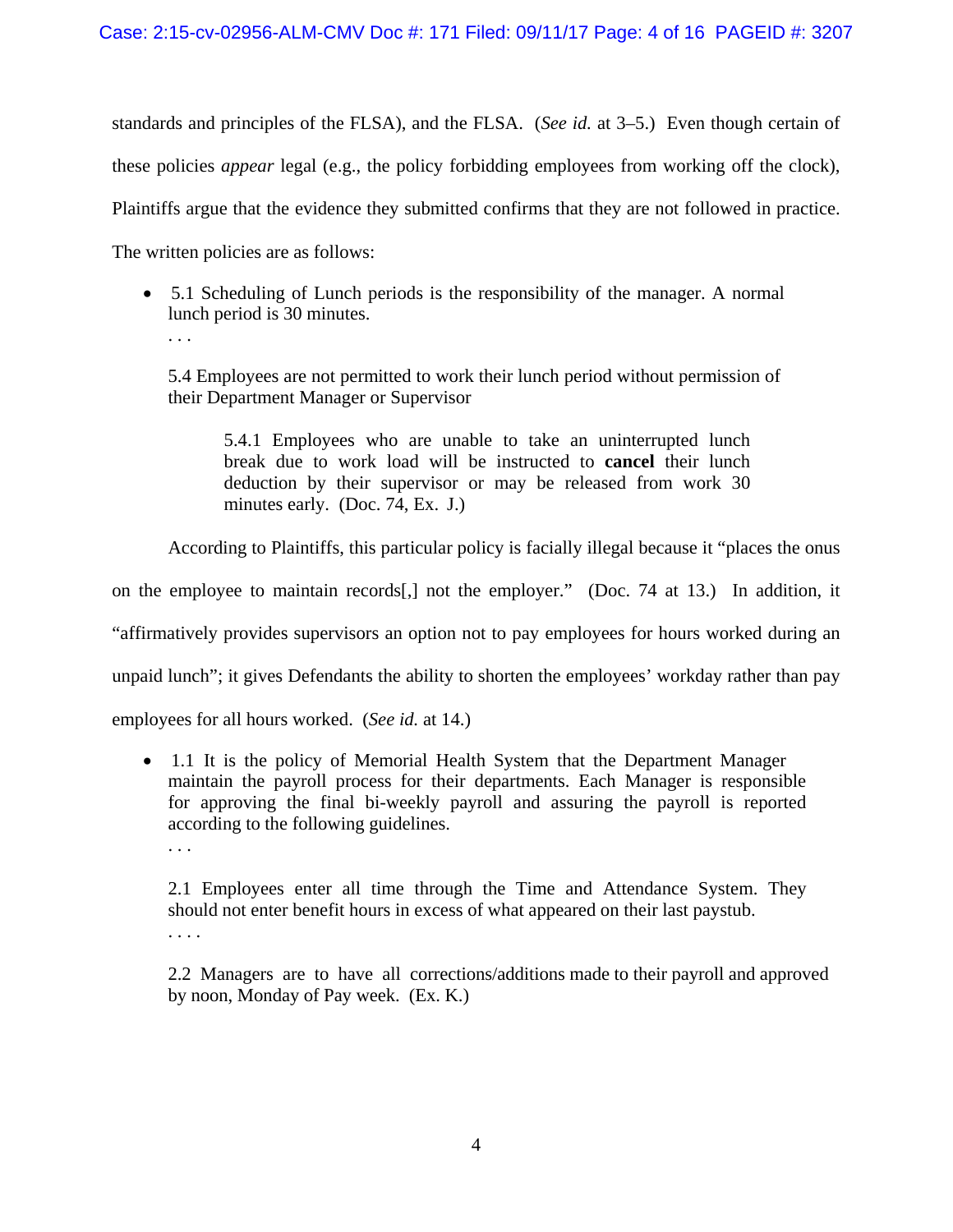Under this policy, managers who have not seen employees working are permitted to alter payroll records without putting the employee on notice. (Doc. 74 at 17.) Plaintiffs allege that Defendants *did* alter payroll records when employees attempted to clock out no lunch. (*Id.*)

# **B. Procedural History**

 Plaintiffs commenced this collective and class action against Defendants Marietta Memorial Hospital, Marietta Health Care, Inc., and Selby General Hospital in October 2015. (Compl., Doc. 1.) They bring causes of action under the FLSA and related Ohio laws. (*See*  Second Am. Compl., Doc. 146.)

In August 2016, this Court certified conditionally the following class under the FLSA:

All of Defendants' current and former hourly employees who were responsible for direct patient care and were subject to Defendants' automatic meal deduction policy at any time during the three years prior to the granting of [the motion for conditional certification] to the present.

(Doc. 42 at 20.) After this case was conditionally certified as a collective action, Plaintiffs filed a motion for a temporary restraining order, alleging that Defendants "coerced, intimidated and harassed" absent class members and created an "atmosphere of fear" such that class members were afraid to opt in to the lawsuit. (Doc. 97 at 2.) The Court granted Plaintiffs' motion, and granted in part their subsequent motion for a preliminary injunction. (Doc. 112.) In granting Plaintiffs' motion for a preliminary injunction, the Court re-opened the opt-in period for the class of nearly 2000 individuals through May 1, 2017, and permitted Plaintiffs to reissue the previously approved notice to the entire class. (*See* Doc. 136 at 14.) Defendants were also enjoined and restrained from communicating directly or indirectly with putative class members about the lawsuit, with the injunction to remain in place until the Court issues a ruling on the instant motion. (*See id.* at 13.)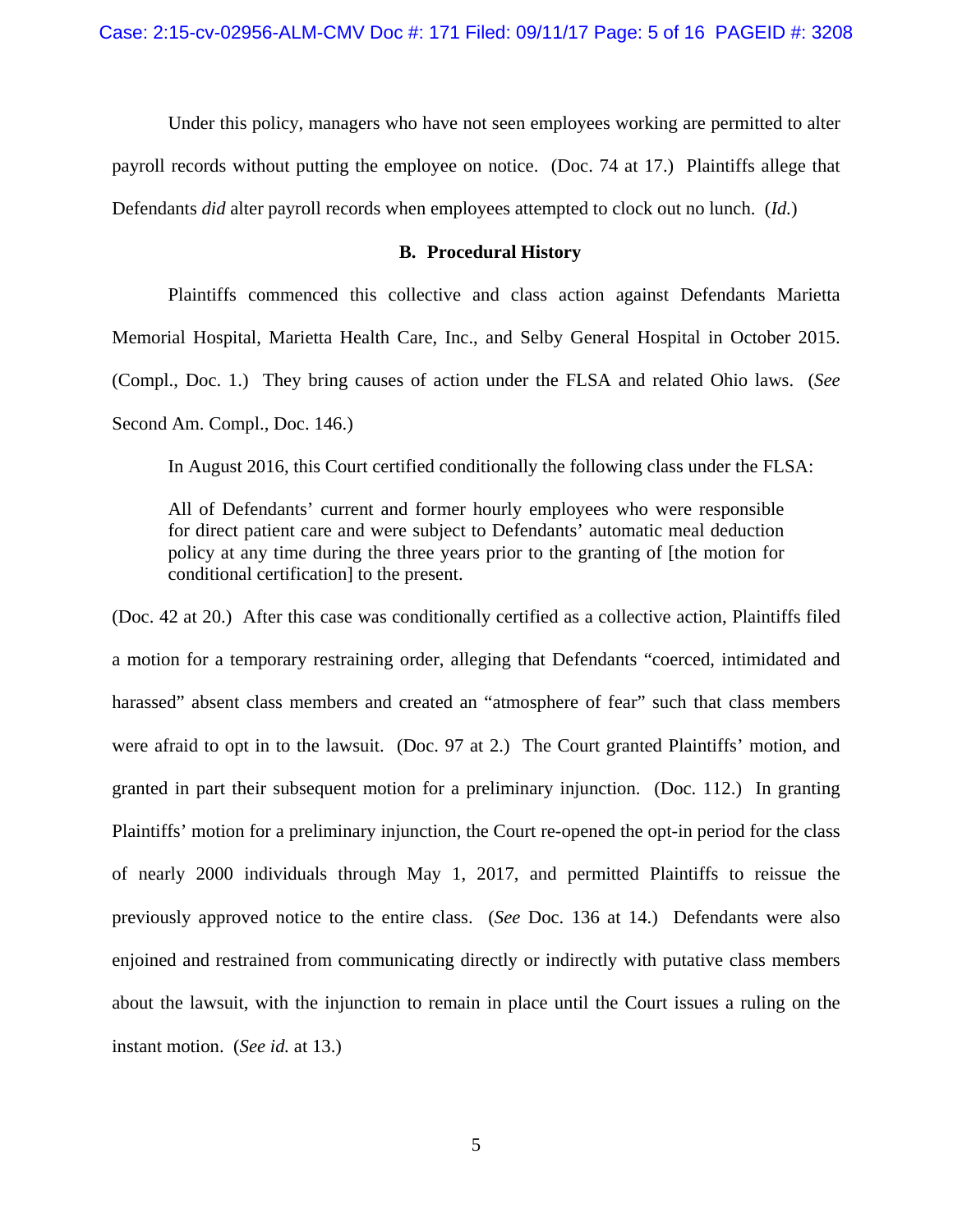Plaintiffs now move to certify under Federal Rule of Civil Procedure 23 a subclass of the class previously conditionally certified by the Court. The Rule 23 class "includes only nurses and patient care technicians that were paid hourly and subject to the auto deduct policy, whereas the conditionally certified collective class includes all employees responsible for direct patient care that were paid hourly and subject to the policy." (Doc. 74 at 7.) Defendants have not yet provided Plaintiffs with a complete collective class list. (*Id.*) Because Plaintiffs are still waiting for a complete list, but have "developed evidence relevant to the proposed Rule 23 Class," they "intend to file targeted Rule 23 motions for subclasses as discovery proceeds." (*Id.*) Therefore, "this motion represents the first in a series of motions for class certification," and this motion is now ripe for adjudication. (*Id.*)

## **II. LEGAL STANDARD**

This is a hybrid FLSA collective action and Rule 23 class action. There is "nothing inherently incompatible between an FLSA opt-in suit and Ohio Act Rule 23 class action and . . . they are able to coexist within the same litigation." *Wade v. Werner Trucking Co.*, No. 2:10-cv-270, 2011 WL 320233, at \*2 (S.D. Ohio Jan. 28, 2011). While Rule 23 "requires a significantly higher showing" for class certification than the FLSA, *Castillo v. Morales*, 302 F.R.D. 480, 486 (S.D. Ohio 2014) (Marbley, J.), where, as here, "a collective action under the FLSA that is based on the same set of facts has been approved, there is an inclination to grant class certification of state labor law claims." *Lee v. ABC Carpet & Home*, 236 F.R.D. 193, 202– 03 (S.D.N.Y. 2006).

Rule 23 allows one or more members of a class to sue as representative parties only if:  $(1)$  the class is so numerous that joinder of all members is impracticable; (2) there are questions of law or fact common to the class; (3) the claims or defenses of the representative parties are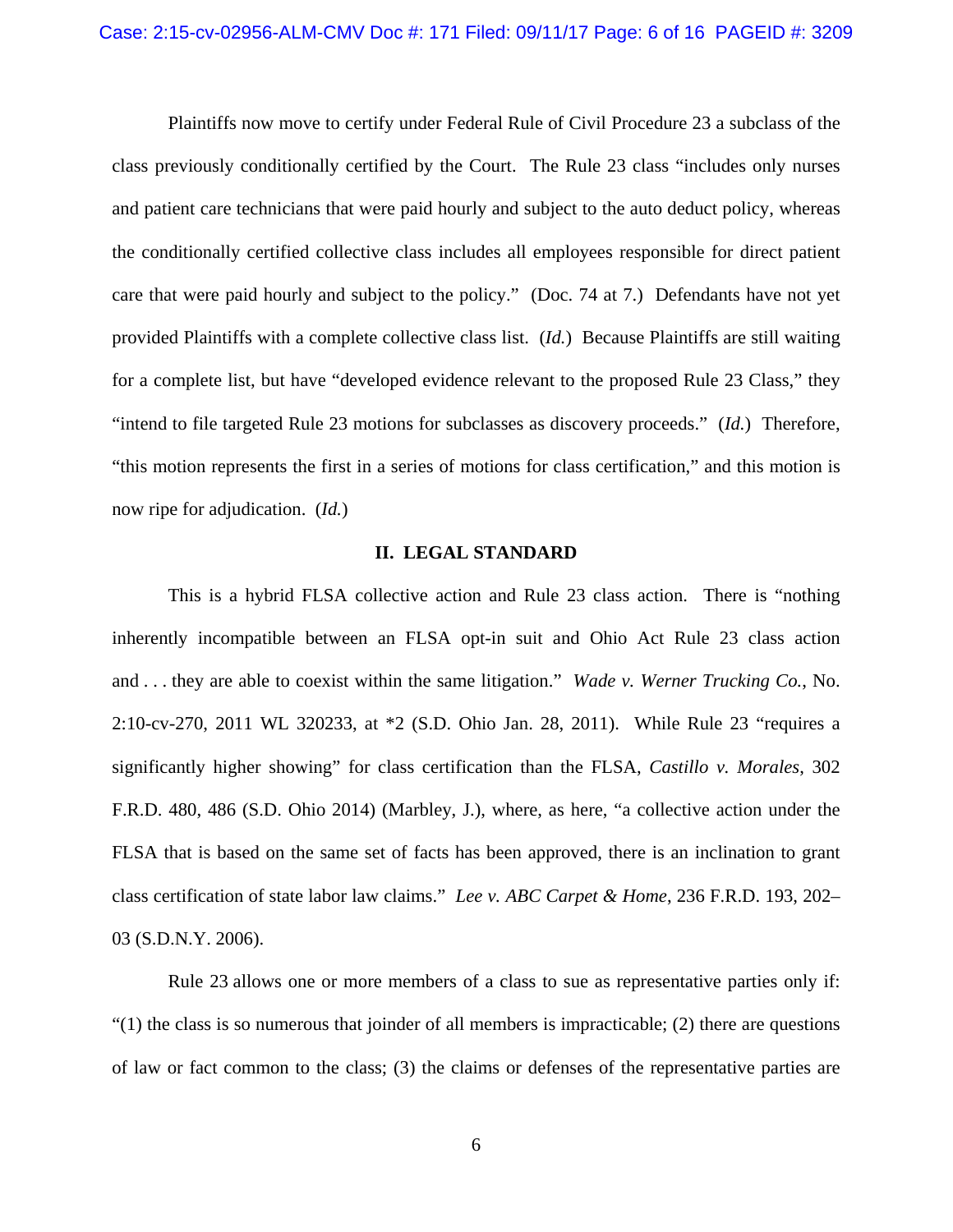typical of the claims or defenses of the class; and (4) the representative parties will fairly and adequately protect the interests of the class." Fed. R. Civ. P. 23(a) (referred to by the shorthand of "(1) numerosity, (2) commonality, (3) typicality, and (4) adequacy."). In addition, class certification is appropriate, as relevant here, if "the court finds that the questions of law or fact common to class members predominate over any questions affecting only individual members, and that a class action is superior to other available methods for fairly and efficiently adjudicating the controversy." *Id.* 23(b)(3).

Before certifying a class action, this Court is required to conduct a "rigorous analysis" to determine whether the requirements of Rule 23 have been met. *Gen. Tel. Co. v. Falcon*, 457 U.S. 147, 161 (1982). In ruling on a motion for class certification, the Court is prohibited from considering the merits of Plaintiffs' claims, but the Court may consider evidence outside of the pleadings to determine whether the prerequisites of Rule 23 are met. *Eisen v. Carlisle & Jacquelin*, 417 U.S. 156, 177 (1974); *Coopers & Lybrand v. Livesay*, 437 U.S. 463, 469 n. 12, (1978); *see also* 1 Joseph M. McLaughlin, MCLAUGHLIN ON CLASS ACTIONS § 3:12 (6th ed. 2009) ("Consensus is rapidly emerging among the United States Courts of Appeal. The First, Second, Third, Fourth, Fifth, Seventh, Eighth, Tenth and Eleventh Circuits have expressly adopted certification standards that require rigorous factual review and preliminary factual and legal determinations with respect to the requirements of Rule 23 even if those determinations overlap with the merits."). Plaintiffs bear the burden of showing that the elements of Rule 23 are met. *See Falcon*, 457 U.S. at 161.

#### **III. ANALYSIS**

# **A. Plaintiffs Meet the Requirements of Rule 23(a).**

1. Numerosity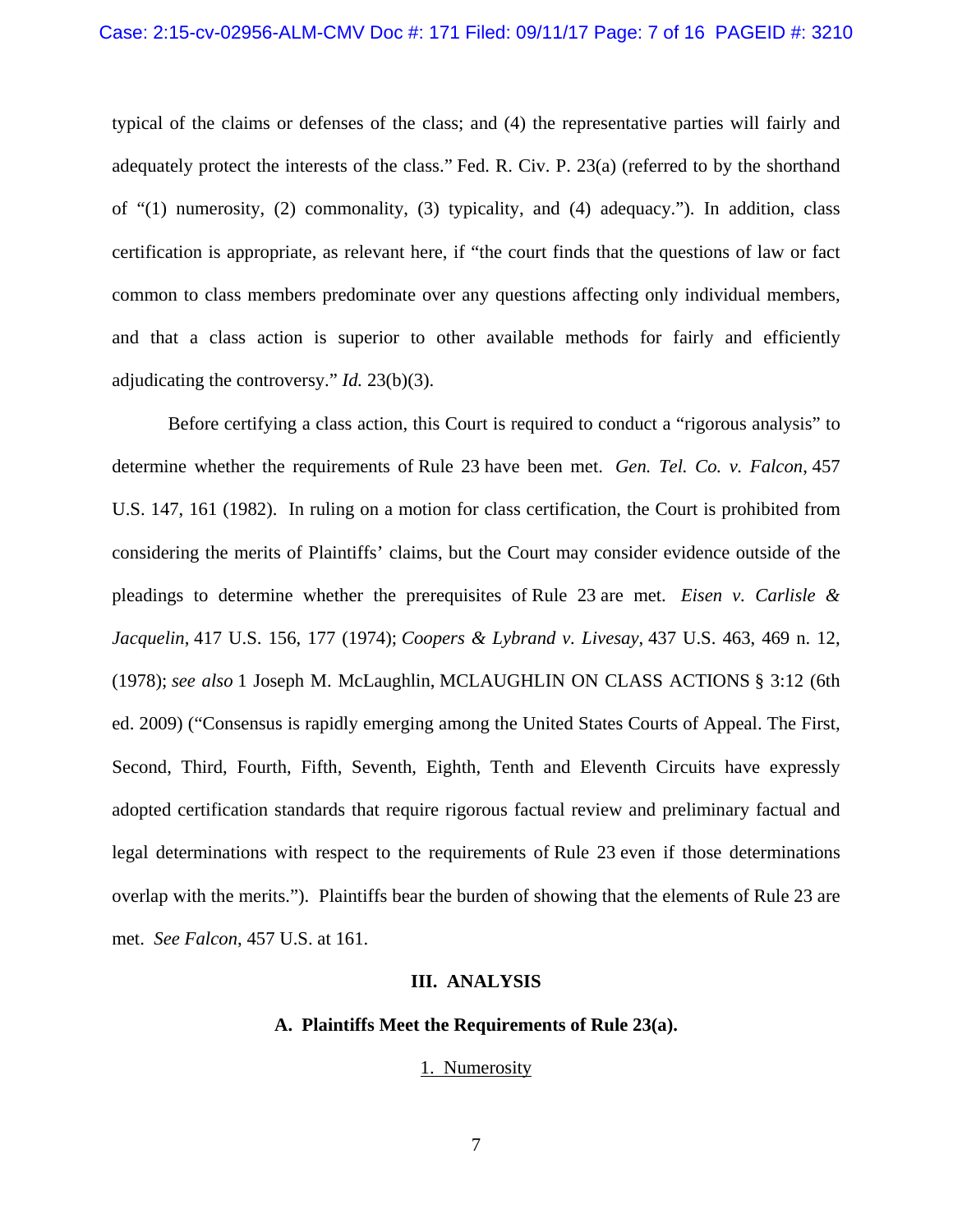Rule  $23(a)(1)$  requires that the class be "so numerous that joinder of all members is impracticable." Fed. R. Civ. P.  $23(a)(1)$ . Plaintiffs are not required to "establish that it is impossible to join all members of the proposed class, but simply that joinder would be 'difficult and inconvenient.'" *Swigart v. Fifth Third Bank*, 288 F.R.D. 177, 182 (S.D. Ohio 2012) (quoting *Day v. NLO*, 144 F.R.D. 330, 333 (S.D. Ohio 1992)). The Sixth Circuit has recognized that, although there is "no strict numerical test, 'substantial' numbers usually satisfy the numerosity requirement." *Daffin v. Ford Motor Co.*, 458 F.3d 549, 552 (6th Cir. 2006) (internal citation omitted). Indeed, the "sheer number of potential litigants in a class, especially if it is more than several hundred, can be the only factor needed to satisfy Rule 23(a)(1)." *Bacon v. Honda of Am. Mfg., Inc.*, 370 F.3d 565, 570 (6th Cir. 2004) (finding that a proposed class of 800 current and former employees satisfied Rule 23(a)(1)) (citation omitted); *see also Snelling v. ATC Healthcare Servs. Inc.*, No. 2:11-CV-983, 2012 WL 6042839, at \*5 (S.D. Ohio Dec. 4, 2012) (Often, "a class of 40 or more members is sufficient to meet the numerosity requirement.").

 Here, the numerosity requirement is satisfied by the "sheer number of potential litigants in the class." *Id.* Defendants have provided a class list that contains 1168 nurses and patient care technicians, and this list is not yet complete. (Doc. 74 at 23; Doc. 74, Ex. M.) A potential class of 1168 employees is more than sufficient to satisfy numerosity, and Defendants fail to challenge Plaintiffs on this point.

 Plaintiffs also note that "the potential class in this case not only meets the substantial number requirement of numerosity, but also the impracticability component." (Doc. 74 at 23.) In addition to considering the numerical size of the class, when determining whether joinder of all class members is impracticable, "in employment class actions like this one, a class member's potential fear of retaliation is an important consideration." *Castillo*, 302 F.R.D. at 487 (quoting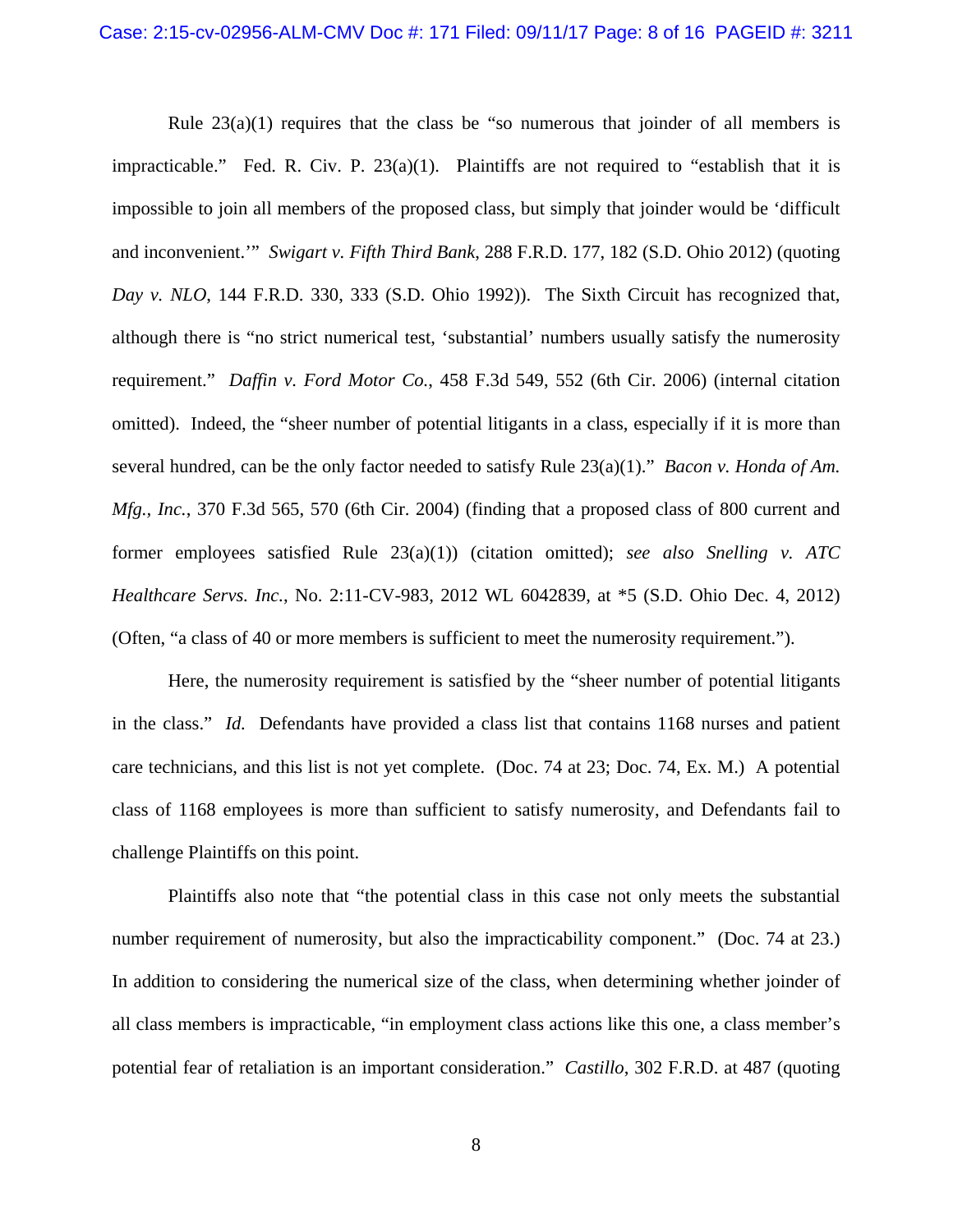*Swigart*, 288 F.R.D. at 183). Here, in their affidavits, four opt-in plaintiffs affirmed that they have had conversations with their colleagues about joining the lawsuit, and that their coworkers are afraid to join the lawsuit because they believe they will be terminated. (*See* Doc. 74, Exs. D, E, F, G.) Additionally, these opt-in plaintiffs stated that Defendants have recently "fired a number of employees[,] contributing to an atmosphere of fear throughout the potential class members." (Doc. 74 at 12; *see also id.* Exs. D, E, F, G.)

 In rebuttal, Defendants claim that Plaintiffs have provided no admissible evidence of fear and retaliation, and instead support their claims with "subjective feelings and assumptions." (Doc. 130 at 9–10.) Specifically, Defendants point to the fact that: (1) involuntary terminations have declined or remained steady since the filing of the lawsuit and during the opt-in period for the conditional class; and (2) the hospital had no notice of who opted in or received notice of the conditional class. (*See id.* at 10–11.) But the Court has heard the testimony of several of these opt-ins at the preliminary injunction hearing, and concluded that the testimony of Plaintiffs' witnesses "established a clear record of a likelihood of serious abuses by Defendants." (Doc. 136 at 9.)

 In light of the fact that the Court granted Plaintiffs' motion for a preliminary injunction, and because Defendants have not disputed the number of potential class members, the Court finds the numerosity requirement satisfied.

#### 2. Commonality

Where there are "questions of law or fact common to the class," Rule  $23(a)(2)$  is satisfied. Fed. R. Civ. P.  $23(a)(2)$ . This element—referred to as "commonality"—is "not required on every question raised in a class action." *Swigart*, 288 F.R.D. at 183. Rather, there is commonality "when the legal question linking the class members is substantially related to the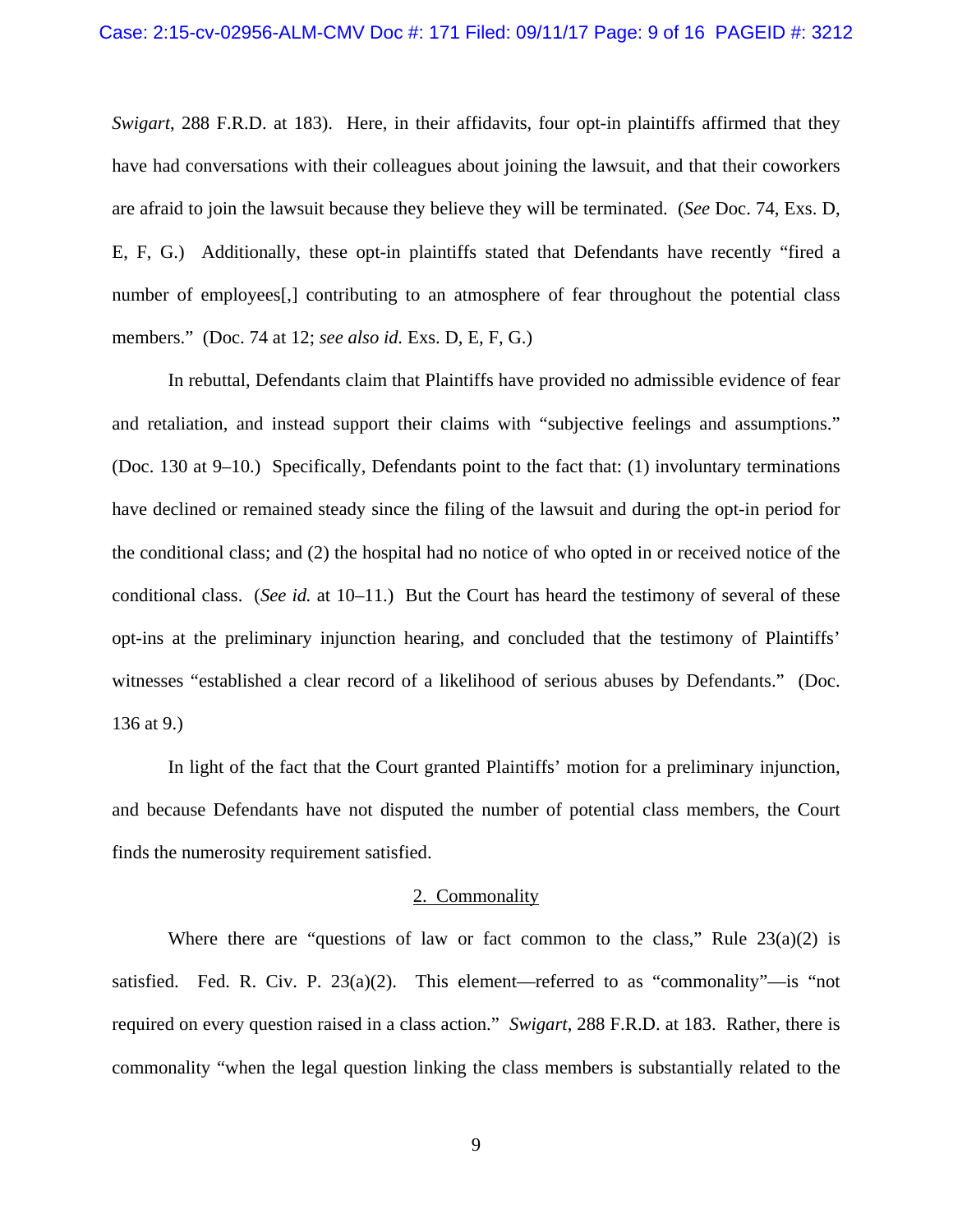resolution of the litigation . . . . Individual class members need not be 'identically situated' to

meet the commonality requirement." *Id.* (internal quotations omitted).

In their motion, Plaintiffs contend that the following 12 questions are common to all

putative class members:

- Whether Defendants knew or should have known Class Members did not take lunch, but still failed to compensate them in violation of Ohio law;
- Whether Defendants' practice of not scheduling Class Members for lunch, not supervising Class Members to ensure lunches were taken, and not providing any managerial mechanism to verify lunches were indeed taken, violated laws requiring Defendants to maintain accurate records of all time worked;
- When Class Members did not take lunch, whether Defendants' failure affirmatively to update payroll records to reflect actual time worked, which constitutes a failure to maintain accurate records, violated Ohio law;
- Whether Defendants' policy of letting Class Members leave work one half-hour early without canceling the auto deduction violates Ohio law (*See* Ex. J, Policy 80:0, 5.4.1.);
- Whether Defendants' delegating to department supervisors the task of overseeing the cancellation, including the policy of not paying Class Members for time worked through lunch periods unless they have prior authorization, violates Ohio law;
- Whether Defendants' inadequate training regarding lunch break policies, specifically Defendants' failure routinely to encourage and require Class Members to use the clock appropriately violates Ohio law;
- Whether Defendants' policy and practice of requiring Class Members to work their entire shifts without taking an uninterrupted lunch break, while not allowing or discouraging Class Members from clocking out "no lunch" violates of Ohio law;
- Whether Defendants had a policy of altering payroll and voiding any automatic deductions without giving notice to Class Members or verifying that breaks were taken in violation of Ohio law;
- Whether Defendants maintained a companywide policy to keep labor costs and hours down that caused Defendants to in turn discourage and instruct Class Members from clocking out "no lunch" in violation of Ohio Law;
- Whether Defendants violated Ohio law by failing timely to pay Class Members for all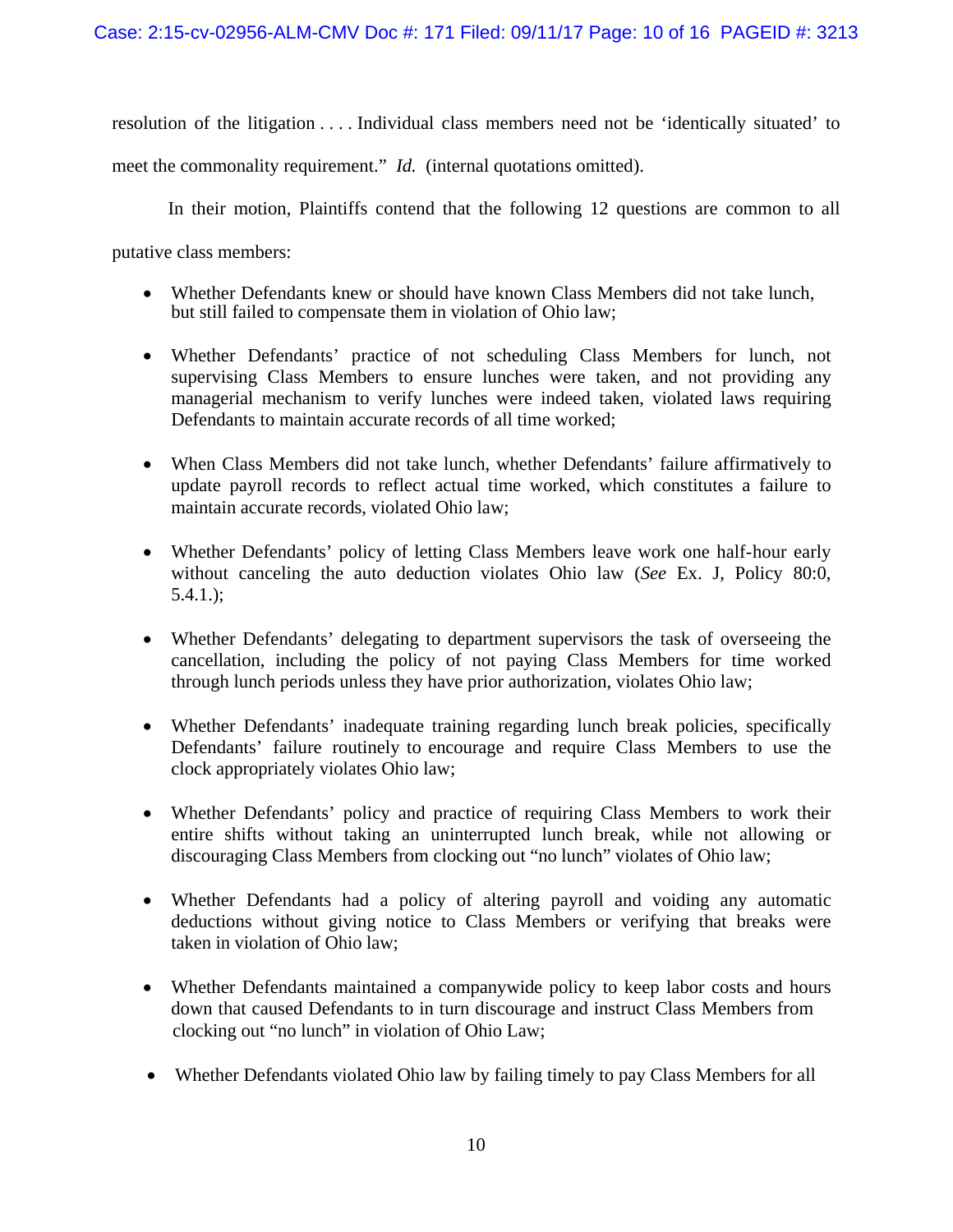hours worked on a semi-monthly basis, and never rectifying that failure to pay in a timely manner, as required under law;

- Whether Defendants' failure to schedule lunches deprived Class Members of any real opportunity to take lunch, thereby rendering any remedial opportunities illusive and making the automatic lunch deduction policy invalid under Ohio Law; and
- Whether Defendants' policy requiring Class Members affirmatively to clock out "no lunch" in order to cancel the automatic deduction impermissibly shifts the burden to record time from the employer to the employee.

## (Doc. 74 at 27–28.)

Plaintiffs note that courts have "routinely certified classes with similar common questions." (*Id.* at 28.) In particular, Plaintiffs rely on *Hamelin v. Faxton-St. Luke's Healthcare*, 274 F.R.D. 385 (N.D.N.Y. 2011), in which the Northern District of New York certified a class of healthcare workers subject to an auto-deduct policy. In *Hamelin*, the court found the commonality and typicality requirements satisfied even though the proposed class would include over 364 job titles and covering 195 different departments, because the employees were all "hourly employees subject to the automatic meal break deduction," and the implementation of that policy gave "rise to the common legal questions of whether the policy for voiding the automatic deduction and the alleged failure to ensure that breaks were taken constitute[d] violations" of New York state law. *Id.* at 395.

 According to Defendants, Plaintiffs cannot merely claim that they have suffered a violation of the same provision of law to meet the commonality requirement. Also, Defendants claim that commonality is defeated because the named Plaintiffs testified that they were aware that they could cancel the automatic lunch deduction, did so multiple times, and regularly refused to cancel their automatic lunch deductions. (*See* Doc. 130 at 14.) Additionally, Defendants note that the proposed class has cancelled lunch deductions on nearly 110,000 occasions between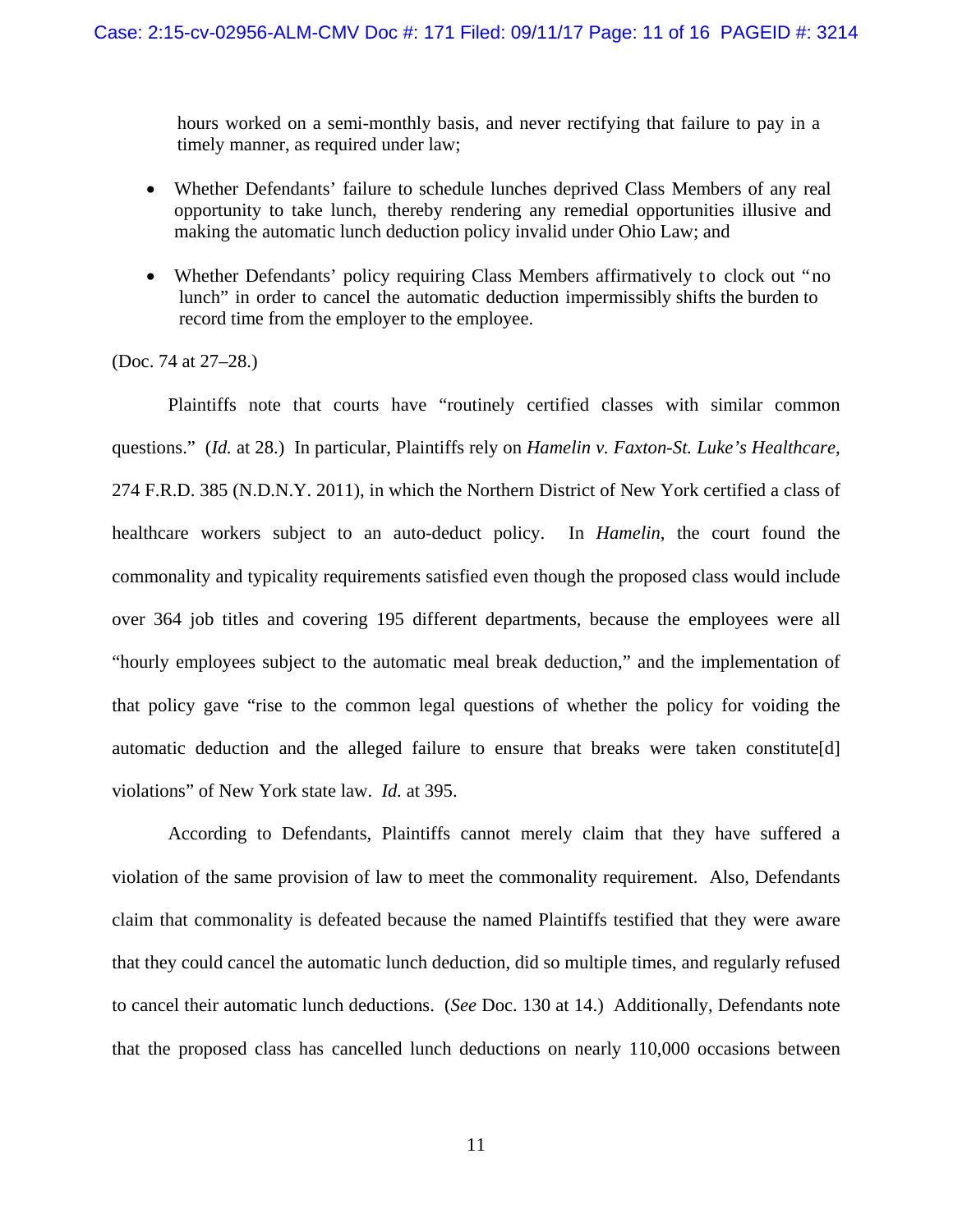2013 and 2015, and the hospital paid out approximately \$1.2 million in cancelled lunch deductions. (*See id.* at 15.)

 Because Plaintiffs did not follow their employer's policy, Defendants argue, there can be no commonality. Defendants rely on *Jungkunz v. Schaeffer's Investment Research, Inc.*, No. 1:11-cv-691, 2014 WL 1302553 (S.D. Ohio Mar. 31, 2014) and *Allen v. City of Chicago*, No 16- 1029, 2017 WL 3297697 (7th Cir. Aug. 3, 2017) for this proposition; however, both cases are distinguishable. In *Jungkunz*, the policy at issue was *not* an auto-deduct policy, and there was no evidence that any employees were ever denied compensation for hours they reported working. *See Jungkunz*, 2014 WL 1302553, at \*10. The *Jungkunz* court noted that "[t]here must be some evidence that the employer actually permitted the employees to work without full compensation." *Id.* (citation omitted). Here, unlike in *Jungkunz*, there is evidence in the record that employees were not scheduled for lunch breaks, that managers were aware that employees were working through their lunch breaks, and that managers actively discouraged employees from clocking out "no lunch." Similarly, in *Allen*, the court acknowledged that appellate courts have affirmed summary judgment for employees who set up processes for reporting overtime that plaintiffs did not use, but made it clear that "an employer's formal policy or process for reporting overtime will not protect the employer if the employer prevents or discourages accurate reporting in practice." *Allen*, 2017 WL 3297697, at \*2 (citing *White v. Baptist Mem. Health Care Corp.*, 699 F.3d 869, 876 (6th Cir. 2012)).

 For these reasons, Defendants' arguments against commonality are without merit. Plaintiffs have not argued only that Defendants have violated the same statutory provision with regard to all the potential class members; rather, they argue that putative class members have all been injured by Defendants common *policies and pay practices*. And, while Plaintiffs may have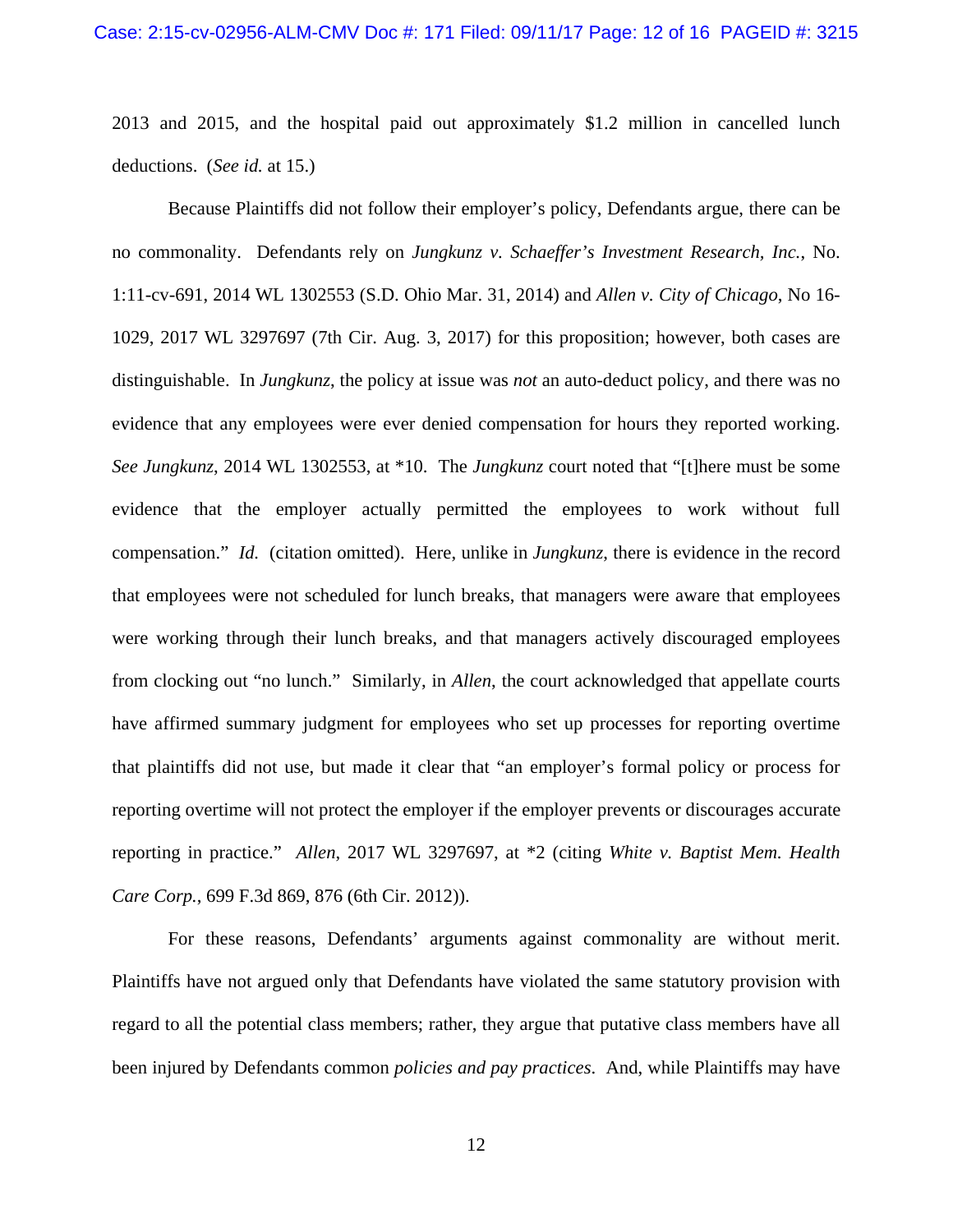testified that they did not cancel their lunch deductions for varying reasons, they have uniformly testified that they were discouraged from doing so. Accordingly, the commonality requirement is met here.

# 3. Typicality

Under Rule  $23(a)(3)$ , the "claims or defenses of the representative parties" must be "typical of the claims or defenses of the class." Fed. R. Civ. P. 23(a)(3). "Although they are separate and distinct requirements, commonality and typicality 'tend to merge' and are often discussed together." *Swigart*, 288 F.R.D. at 185 (quoting *Falcon*, 457 U.S. at 157 n.13)). A class representative's claim is typical if "it arises from the same event or practice or course of conduct that gives rise to the claims of other class members, and the claims are based on the same legal theory." *Id.* (quotation omitted). "Typical does not mean identical, and the typicality requirement is liberally construed." *Id.* (quotation omitted).

 Here, Plaintiffs argue that they satisfy the typicality requirement for the same reasons that they satisfy the commonality requirement: because Plaintiffs' claims derive from the same common policy and are based on the same legal theories. *See Swigart*, 288 F.R.D. at 185 ("The requirement of typicality focuses on the conduct of a defendant and whether a proposed class representative has been injured by the same type of conduct alleged against the defendant as other members of the proposed class. This is why a finding that commonality exists generally results in a finding that typicality also exists.") (internal citations omitted).

 Defendants dispute that Plaintiffs' claims are typical of those of the class members, claiming that the named Plaintiffs have "at most, claimed that a rogue supervisor instructed them differently than the Proposed Class." (Doc. 130 at 17.) According to Defendants, while several of the named Plaintiffs claim that Mandy Reiss once instructed them to ignore Defendants'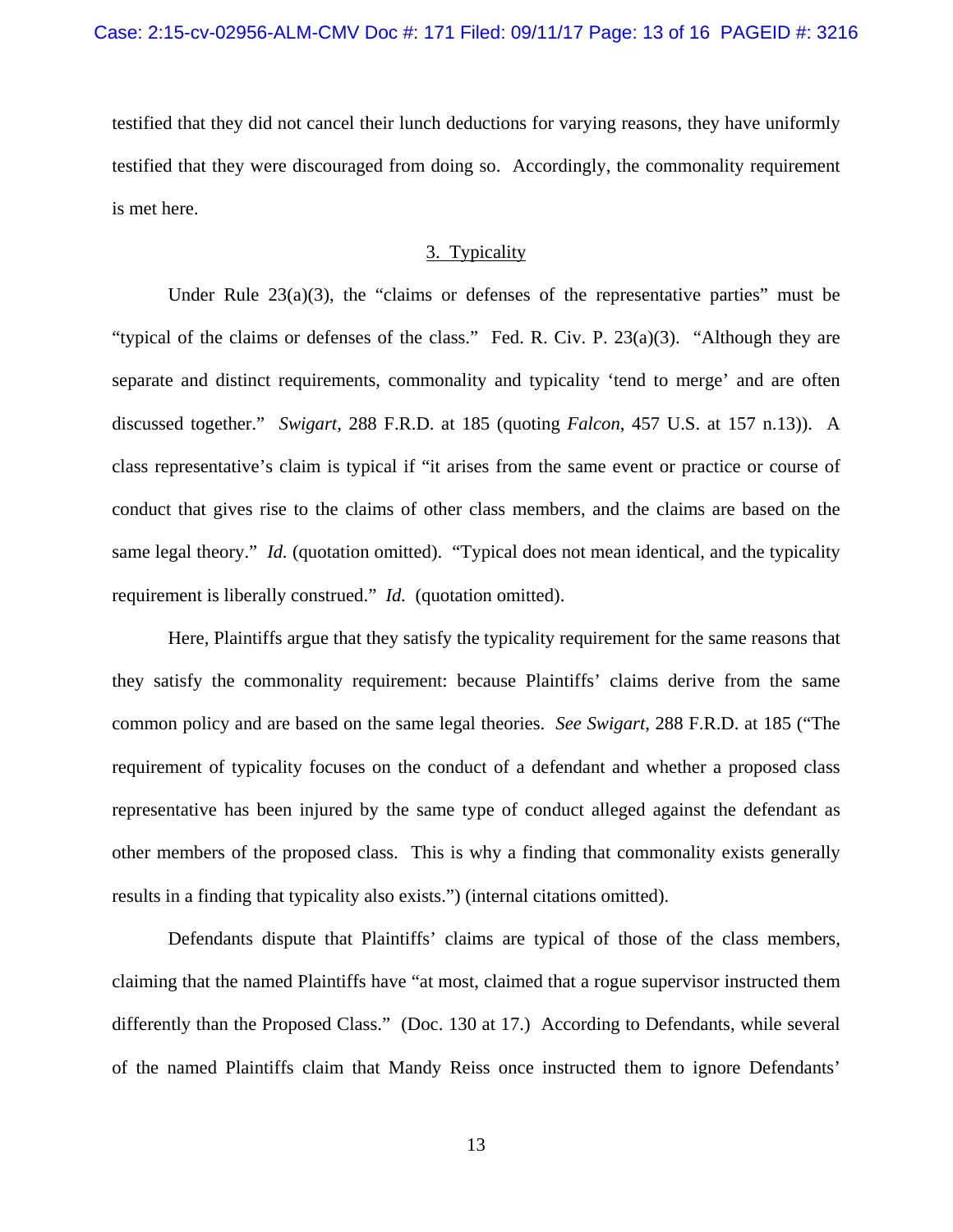"lawful compensation policy," their experience was unique and not typical of the practice of other supervisors. (*Id.*)

 In reality, Plaintiffs claim that they worked for various managers and in different departments, and also stated that they spoke with many coworkers who were subject to the same policies and practices—of not receiving lunch breaks, of being told not to clock out no lunch, and of not being paid for all hours worked. For this reason, Plaintiffs meet the typicality requirement, just as they meet the commonality requirement.

#### 4. Adequacy

 Finally, Rule 23(a)(4) requires the Court to determine whether the "representative parties will fairly and adequately protect the interests of the class." Fed. R. Civ. P. 23(a)(4). This requirement "calls for a two pronged inquiry: (1) the representatives must have common interests with unnamed members of the class, and (2) it must appear that the representatives will vigorously prosecute the interests of the class through qualified counsel." *Swigart*, 288 F.R.D. at 185–86 (quoting *Senter v. Gen. Motors Corp.*, 532 F.2d 511, 525 (6th Cir. 1976)).

 In their opposition to Plaintiffs' motion, Defendants do not address the adequacy requirement. Thus, the Court assumes Defendants concede that Plaintiffs have met this requirement.

## **B. Plaintiffs Satisfy the Requirements of Rule 23(b)(3).**

**"When the prerequisites of Rule 23(a) are satisfied, an action may be maintained as a** class action when it qualifies under any one of three conditions set forth in Rule 23(b)." *Swigart*, 288 F.R.D. at 186. Plaintiffs seek class certification under Rule 23(b)(3), which permits certification when "questions of law or fact common to class members predominate over any questions affecting only individual members," and when "a class action is superior to other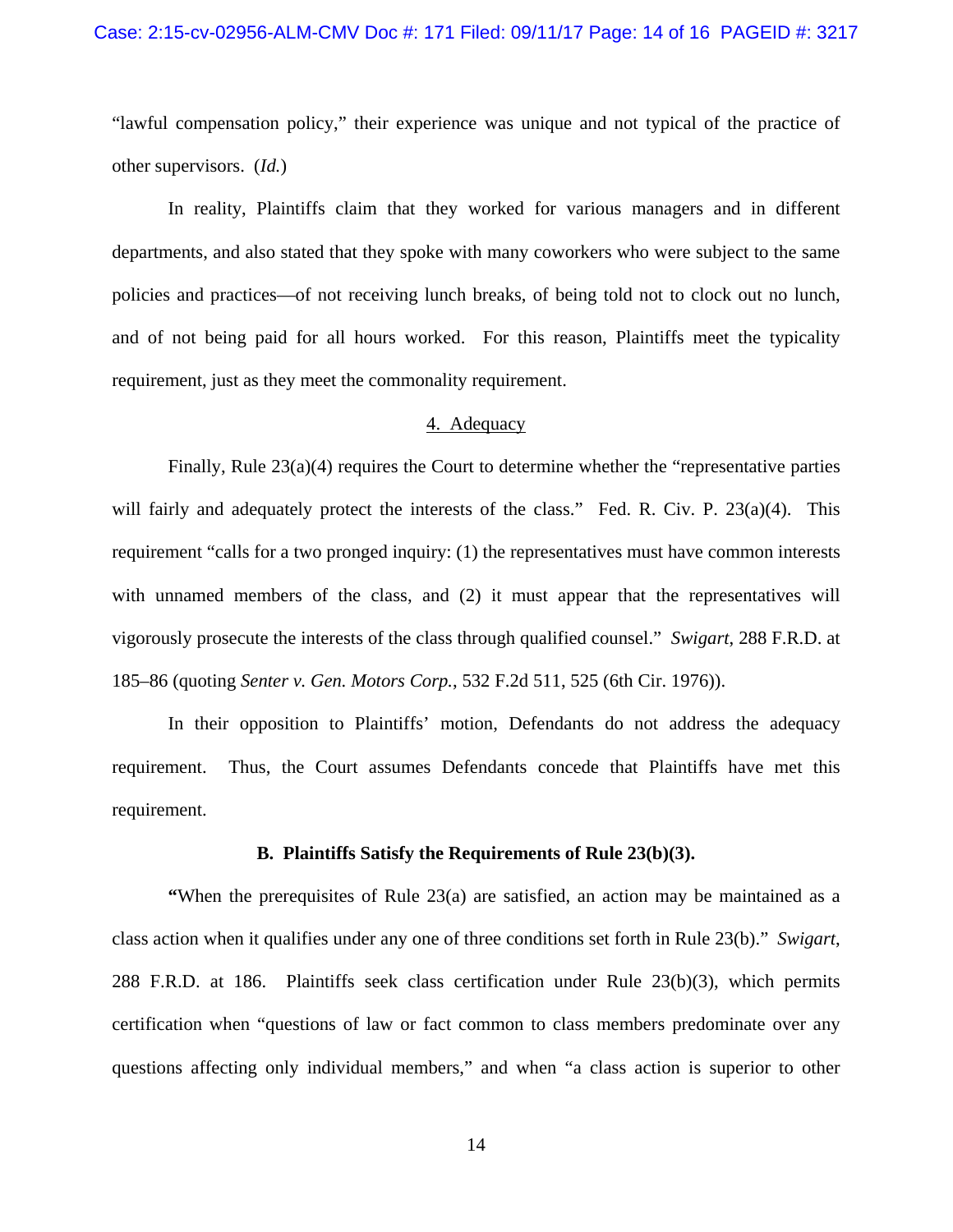methods available for fairly and efficiently adjudicating the controversy." Fed. R. Civ. P.  $23(b)(3)$ .

With regard to predominance, given the "interplay between the requirements of 23(a) and (b), . . . a finding of commonality will likely satisfy a finding of predomination." *Bentley v. Honeywell Int'l, Inc.*, 223 F.R.D. 471, 487 (S.D. Ohio 2004) (Marbley, J.). "Issues are considered to predominate when there is a 'common nucleus of operative fact' among all class members." *Id.* (citation omitted). Here, predominance is satisfied because the liability questions identified above are the same for all putative class members.

 As for superiority, Rule 23(b)(3) lists four factors to be considered in determining the superiority of proceeding as a class action compared to other methods of adjudication: (1) the interests of the members of the class in individually controlling the prosecution of separate actions; (2) the extent and nature of other pending litigation about the controversy by members of the class; (3) the desirability of concentrating the litigation in a particular forum; and (4) the difficulties likely to be encountered in management of the class action. Fed. R. Civ. P. 23(b)(3). Here, all of these factors weigh in favor of Plaintiffs. Plaintiffs have no interest in litigating their claims individually, and they can prove class member claims through representative evidence. *See Tyson Foods, Inc. v. Bouaphakeo*, 136 S. Ct. 1036 (2016). In addition, as Plaintiffs point out, the fact that individual class members have relatively small claims, are still employed by Defendants, and fear reprisal also weigh in favor of finding that a class action is superior. (*See*  Doc. 74 at 36.)

 Defendants offer no arguments against predominance that are different than those raised against the commonality requirement, and completely ignore the superiority requirement. For these reasons, the Court finds that Plaintiffs have satisfied the requirements of Rule 23(b)(3).